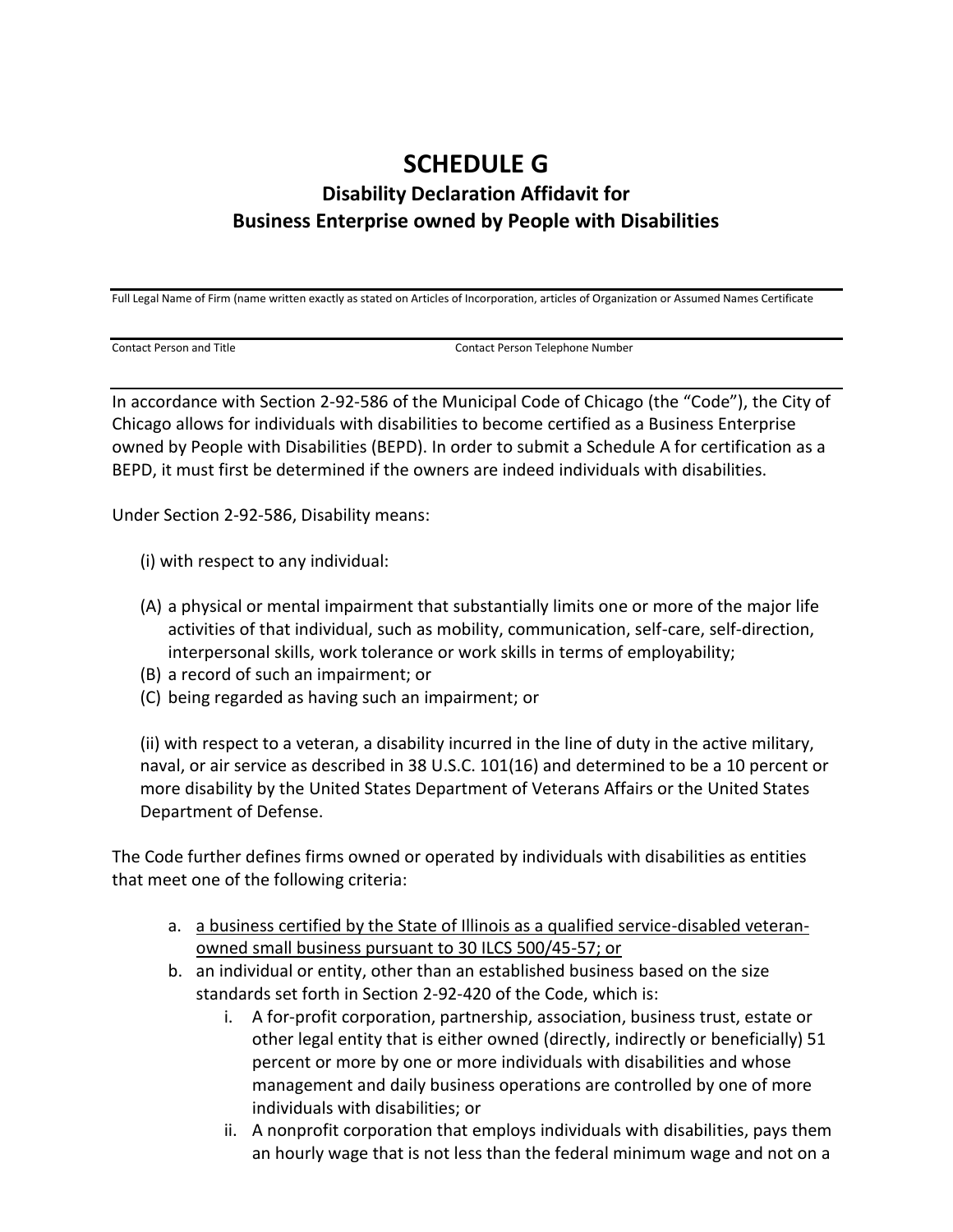piece work basis, and a) whose management and daily business operations are controlled by one or more individuals with disabilities; and b) whose corporate purpose includes providing, direly or indirectly, services to individuals with disabilities; or

iii. An individual with a disability who is contracting with the City as a sole proprietorship or individually.

.

Given the definitions outlined above, the firm is (Check where appropriate)

- o A for-profit corporation or sole proprietorship
- o A non-profit corporation

**Non-profit corporations** need to submit the following in addition to information requested on the Schedule A:

- *An organizational packet describing the mission of the organization.*
- *An organizational chart with indications of which employees are individuals with disabilities.*
- *A Physician's Certification Regarding Disabilities form for any and all members of the board of directors or senior management that are individuals with disabilities. This includes a narrative from each individual's physician, on letterhead from the physician's practice, group, or hospital, certifying the individual's disability and clearly describing the functional limitation of the declared disability.*
- *A current annual report.*
- *List of the contributions of money, equipment, or real estate made by any donors or founders to establish the organization.*

**For-profit corporations** need to submit the following in addition to information requested on the Schedule A:

- *A Physician's Certification Regarding Disability form for all owners, officers, or directors that are individuals with disabilities. This includes a narrative from each individual's physician, on letterhead from the physician's practice, group, or hospital, certifying the individual's disability and clearly describing the functional limitation of the declared disability.*
- *Service-Disabled Veteran applicants must submit either 1) State of Illinois documents certifying the applicant is a qualified service-disabled veteran-owned small business pursuant to 30 ILCS 500/45-57; or 2) Department of Defense form 214, discharge or separation papers or equivalent, Veterans Administration issued disability rating (10% or above) letter stating that the veteran has a service related disability or a Statement of Service from the Department of Defense's National Archives and Records Administration stating that the veteran has a service-related disability, and a copy of a VA verification document.*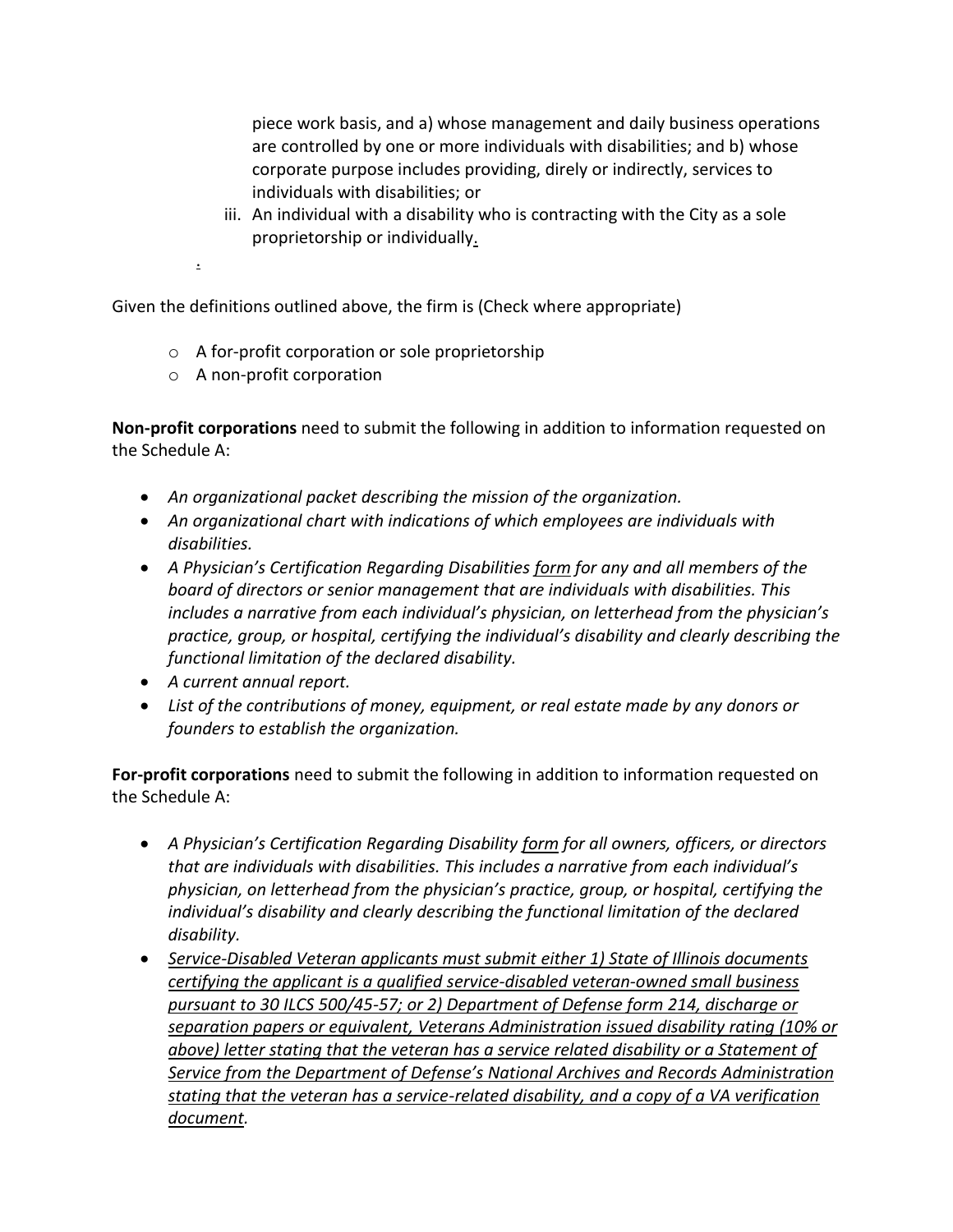**PLEASE NOTE: All Physicians' Certification Regarding Disability forms must be in their entirety and be accompanied by a narrative that describes the functional limitations of the declared disability. Also, the affidavit and the physician's statement(s) must include original signatures with submitted to the City of Chicago.** 

**\_\_\_\_\_\_\_\_\_\_\_\_\_\_\_\_\_\_\_\_\_\_\_\_\_\_\_\_\_\_\_\_\_\_\_\_\_\_\_\_\_\_\_\_\_\_\_\_\_\_\_\_\_\_\_\_\_\_\_\_\_\_\_\_\_\_\_\_\_\_\_\_\_\_\_\_\_\_**

**All qualifying individuals must sign the following affidavit. Make Copies of this form if necessary.**

I authorize the City of Chicago's Department of Procurement Services or appointed designee to verify the accuracy of the statements contained herein to determine whether the applicant meets the disability standards outlined in the City of Chicago's BEPD certification program. Under the penalty of perjury, I certify that I have personal knowledge of the statements being made in this Disability Declaration Affidavit for Business Enterprise owned by People with Disabilities, and that they are complete and true.

| Applicant Firm Name                                                                                 |             |    |  |
|-----------------------------------------------------------------------------------------------------|-------------|----|--|
|                                                                                                     |             |    |  |
| Qualifying Individual's Name (Type/Print)                                                           | Title       |    |  |
|                                                                                                     |             |    |  |
|                                                                                                     |             |    |  |
| Signature                                                                                           | Date Signed |    |  |
|                                                                                                     |             |    |  |
|                                                                                                     |             |    |  |
|                                                                                                     |             |    |  |
| Signed and sworn (or affirmed) before me on the __________________day of __________________________ |             | 20 |  |
|                                                                                                     |             |    |  |
|                                                                                                     |             |    |  |
|                                                                                                     |             |    |  |
|                                                                                                     |             |    |  |
| <b>Notary Signature</b>                                                                             |             |    |  |
|                                                                                                     |             |    |  |
|                                                                                                     |             |    |  |
|                                                                                                     |             |    |  |
|                                                                                                     |             |    |  |